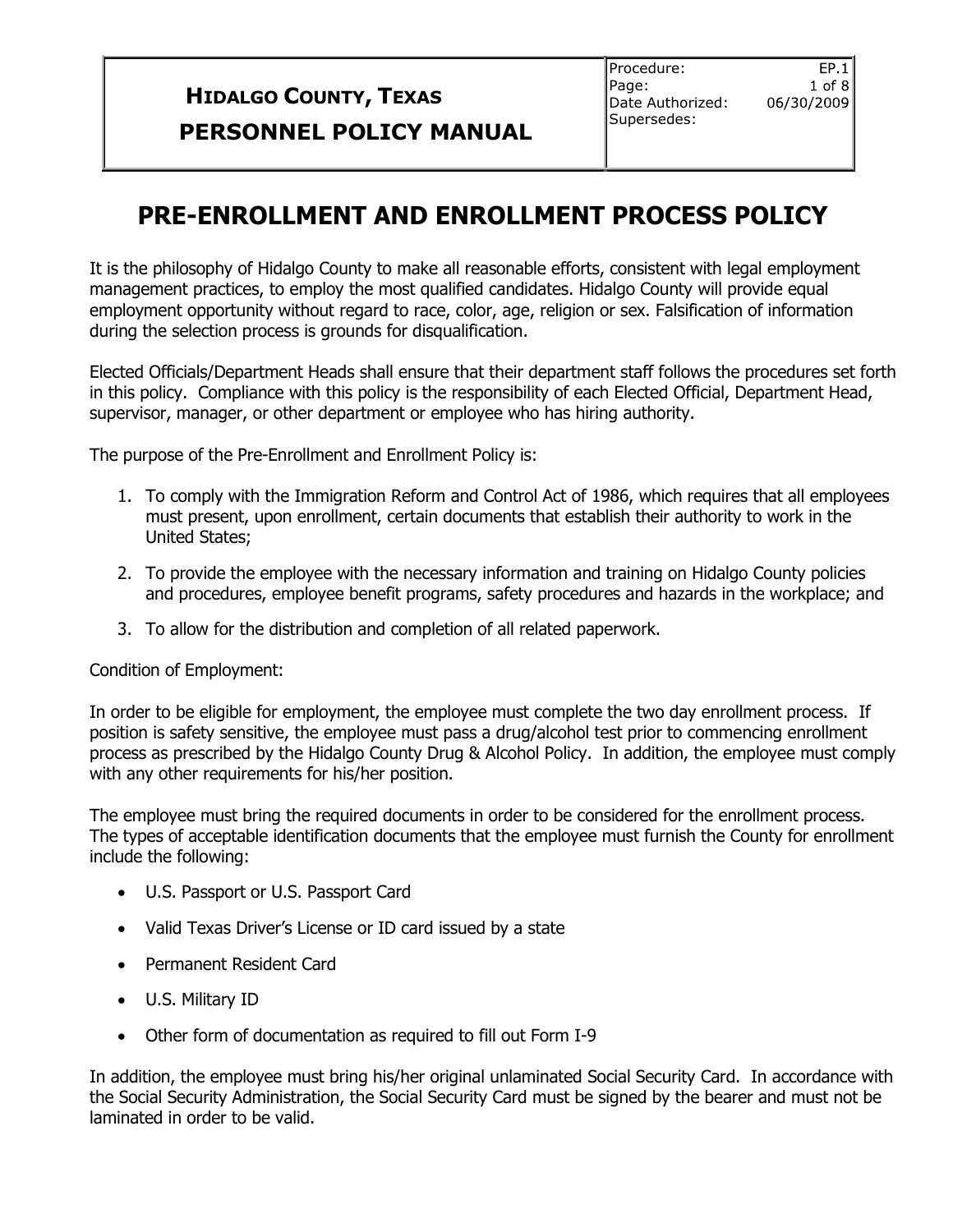If the employee cannot produce an original Social Security Card, he/she must apply for a new or duplicate card at the Social Security Administration (SSA) office. The SSA office will issue a statement letter verifying the name, Social Security number and stating that a new or duplicate card has been applied for and will be sent to the employee. If hired, the employee must present the letter prior to beginning work. The employee will then have forty-five (45) days from the date of enrollment to present the original Social Security Card to the Treasurer's Office-Payroll Division. If the employee does not present the Social Security Card within the time allowed, he/she may be subject to termination.

Furthermore, if the employee's name does not match Social Security Card with picture ID, the employee must furnish the County with an original certified document stating reason of name change (e.g. marriage license and/or court order name change).

#### PRE-ENROLLMENT PROCEDURES:

- 1. Human Resources department submits Interview Selection Form to the hiring department.
- 2. Hiring department will conduct interviews and select the applicant.
	- A. Hiring department completes Interview Selection Form.
	- B. Hiring department completes the Employee Change of Status Form (Note: Only the official Employee Change of Status form found on the intranet will be accepted).
	- C. Hiring department submits completed hiring packet to the Human Resources department (Note: The Interview Selection Form and Employee Change of Status Form comprises the hiring packet).
- 3. Non Safety Sensitive Position:

A. Human Resources department contacts the employee and offers position.

- 1. If employee accepts, Human Resources department prepares a priority batch of Employee Change of Status forms for new hires to be routed to the corresponding departments, which include:
	- Employee Benefits Division
	- Budget Division
	- Payroll Division
- 2. If employee does not accept,
	- A. Hiring department may select another applicant and Human Resources department offers position to next qualified applicant; or
	- B. Hiring department may choose to re-advertise vacant position.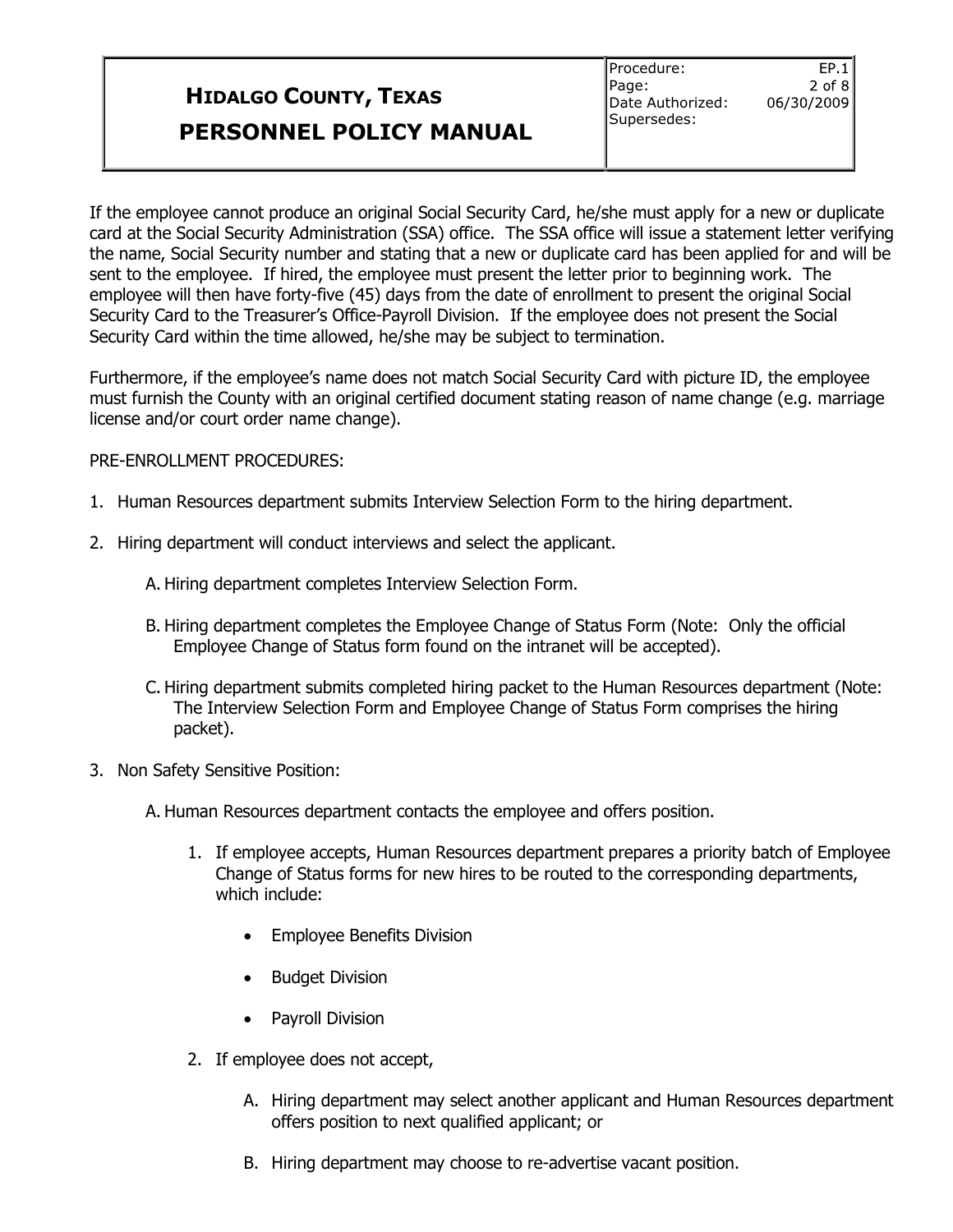$EP.1$ 3 of 8

A.If position is safety sensitive, employee must pass drug/alcohol test.

- 1. If employee passes drug/alcohol test, Human Resources department prepares a priority batch of Employee Change of Status forms for new hires to be routed to the corresponding departments, which include the following:
	- Employee Benefits Division
	- Budget Division
	- Payroll Division
- 2. If employee does not pass drug/alcohol test,
	- A. Hiring department selects another applicant and Human Resources department offers position to next qualified applicant; or
	- B. Hiring department may choose to re-advertise vacant position.

Note: The duration of the routing and processing of the "new hires" priority batch of Employee Change of Status forms should not exceed more than one business day.

- 5. Human Resources department coordinates enrollment day:
	- A. Human Resources department confirms enrollment location, date, & time.
	- B. Human Resources department contacts employee for enrollment (employee is given date, time, and location of enrollment).
	- C. Human Resources department compiles list of employees to be enrolled.
	- D.Human Resources department emails list of employees to the parties involved in the enrollment process at least one business day before the enrollment process begins. The parties include the following:
		- Budget Division
		- Payroll Division
		- Employee Benefits Division
		- Safety Division
		- Information Technology Department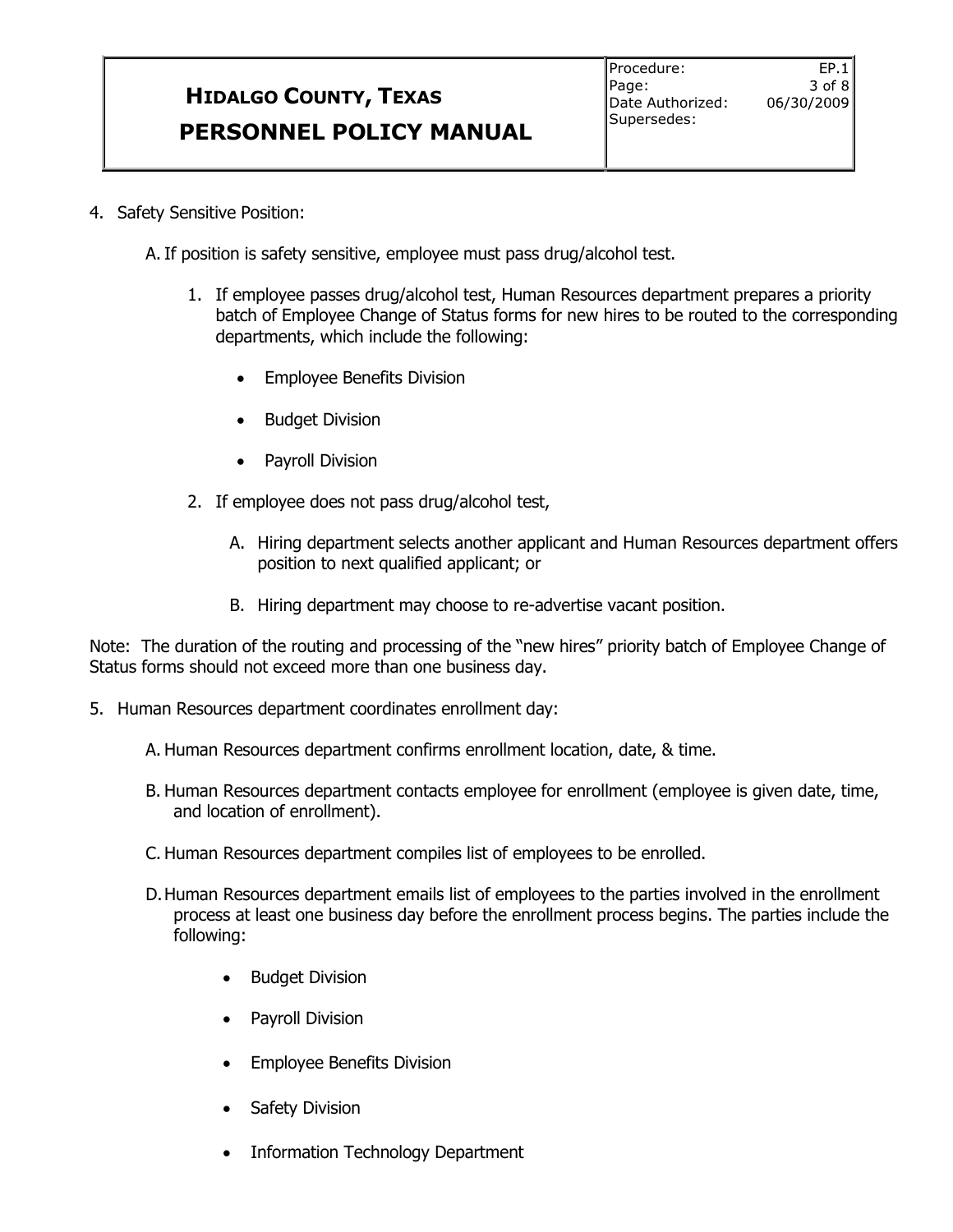$E.P.1$  $4$  of  $8$ 06/30/2009

6. Enrollment Process begins.

#### ENROLLMENT PROCEDURES:

Employee must report to the enrollment location for two day enrollment process. The enrollment location will be the Safety Division Training room. Enrollment is a mandatory condition of employment and will occur every two weeks, the specific dates of which will be posted in the annual enrollment schedule. The employee will be compensated for attending enrollment, and the enrollment process must be completed prior to the employee's first day of employment. The employee will be required to sign in/out of enrollment for verification of the completion of the two day enrollment process.

Note #1: Prior to commencing the enrollment process, the pre-enrollment process must be completed.

Note #2: All enrollment procedures are completed in the enrollment room.

Note #3: The employee must complete the enrollment process entirely in order to be eligible for employment. The completed enrollment form as well as the sign in/out log will serve as verification of completion of the enrollment process.

Note #4: If the employee's Employee Change of Status Form is not complete and approved by hiring department, the employee may not continue with enrollment process.

Day No.1 - 8:00 A.M.:

- 1. Human Resources Department Procedures
	- A. Employee fills out Form I-9 (employee must provide original Social Security Card, valid picture ID, and/or other form of documentation as required to fill out Form I-9)
	- B. Employee is photographed for County ID badge
	- C. Employee signs Condition of Employment form
	- D.Human Resources representative initials enrollment form
- 2. Payroll Division Procedures

A. Employee fills out the following payroll related forms:

- 1. W-4
- 2. County Retirement Forms
- 3. Payroll Direct Deposit
- 4. Records Access Form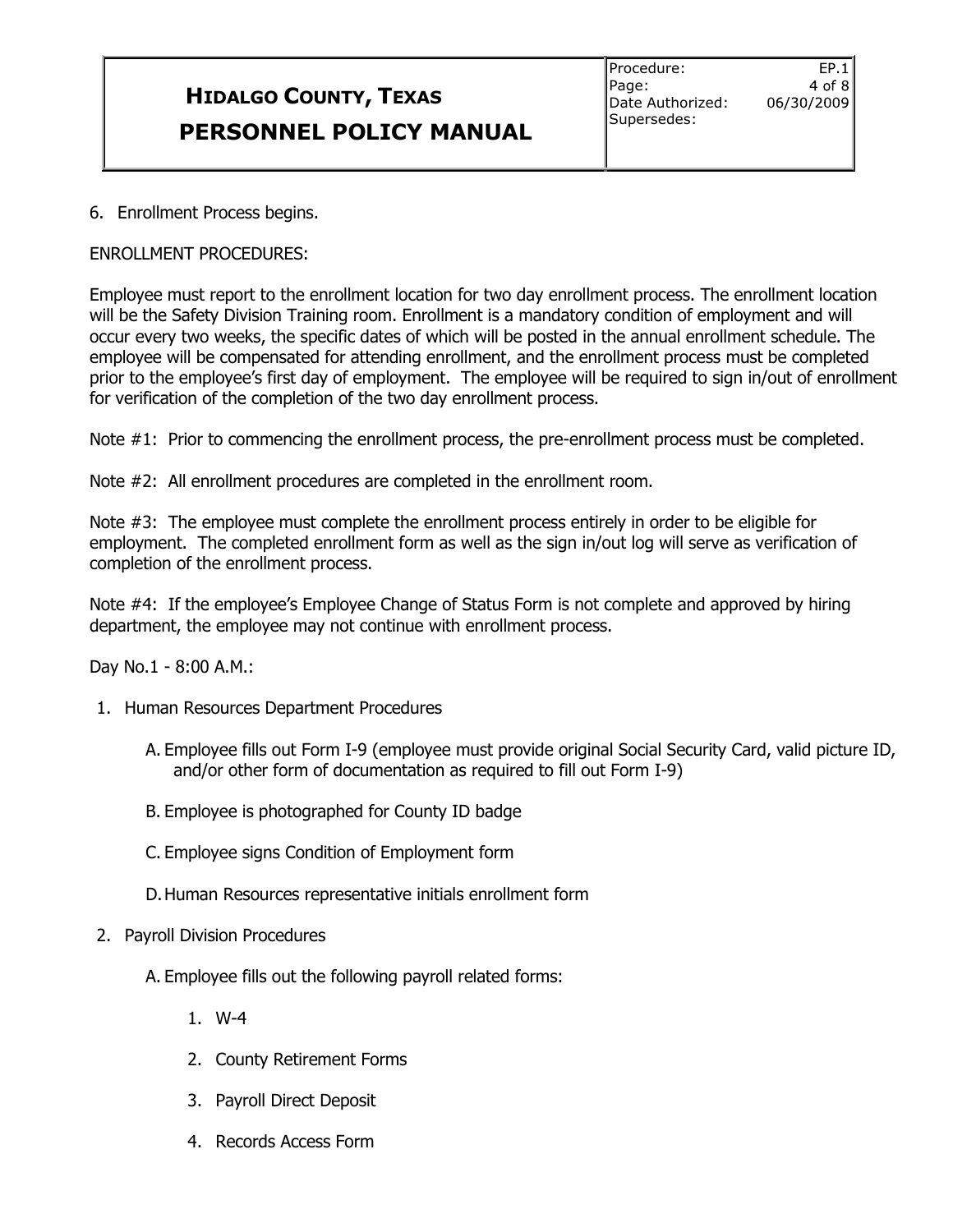- B. Payroll assigns an employee number and employee is activated in the Alio Payroll Personnel system.
- C. Payroll representative initials enrollment form
- D.A copy of the approved/finalized Employee Change of Status Form(s) is forwarded to Human Resources department
- 3. Employee Benefits Division Procedures
	- A. Employee is enrolled in County Health Benefits Plan
	- B. Employee is offered voluntary insurance products (i.e. vision & dental)
	- C. Employee is given an overview of other pertinent County Policies/Procedures
		- Absence Control Policy
		- Family Medical Leave Act (FMLA) Policy
		- Employee Benefits Handbook
		- Injury Reporting Procedures
		- Notice of Privacy Practice
		- Accident Prevention Policy
		- Drug & Alcohol Policy
	- D.Employee Benefits representative initials enrollment form
- 4. Information Technology Department Procedures
	- A. Employee is given an overview of Information Technology security policies
	- B. Employee is enrolled in Time & Attendance program (TAAP).
	- C.Information Technology representative initials enrollment form and forwards form to Safety Division
	- D.Information Technology will send confirmation email to Human Resources department notifying them of the employees that completed Day 1 enrollment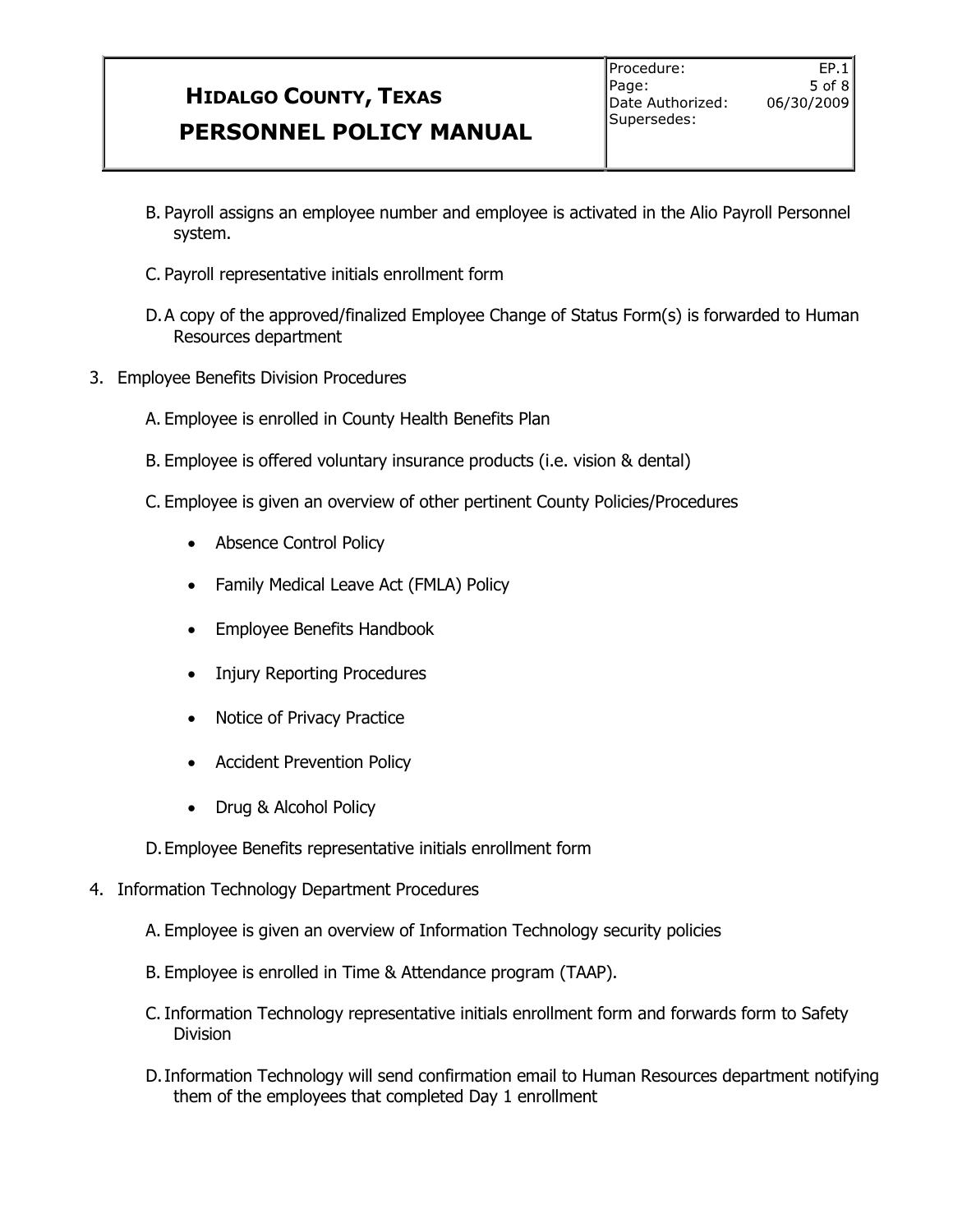$EP.1$  $6$  of  $8$ 

- 5. Human Resources Department Procedures
	- A. Human Resources department prepares the employee's County ID badges to be delivered to Safety Division upon completion of the second day enrollment

Day No. 2 - 8:00 A.M.:

Employee must return to the safety training room for completion of the two day enrollment process. If the employee does not complete the Day 1 enrollment procedures, he/she will not be able to continue with enrollment process. The employee is required to sign a log in/out form for verification of the completion of the enrollment procedures.

If day one enrollment process is completed, then:

- 6. Safety Division Procedures
	- A. Employee is given an overview of safety procedures and orientation

Note: Safety training is mandatory. If the employee does not complete safety training, Safety Division must notify Human Resources department, and Human Resources department must notify hiring department in order to reschedule enrollment for the current employee, select the next available qualified applicant, or may choose to re-advertise vacant position. If rescheduling, hiring department must provide a valid reason as to why the employee did not complete the safety training.

After safety training is completed, then

- B. Safety Division representative furnishes ID badge to employee
- C. Employee signs the completed enrollment form
- D.Safety Division representative initials enrollment form and signs acknowledgement that employee completed enrollment process
- E. Completed original enrollment form is forwarded to Human Resources department
- 7. Human Resources Department Procedures
	- A. Human Resources must notify the parties involved in the enrollment process as well as the hiring department(s) that the employee(s) has successfully completed the two day enrollment process. The involved parties include the following:
		- Budget Division
		- Payroll Division
		- Safety Division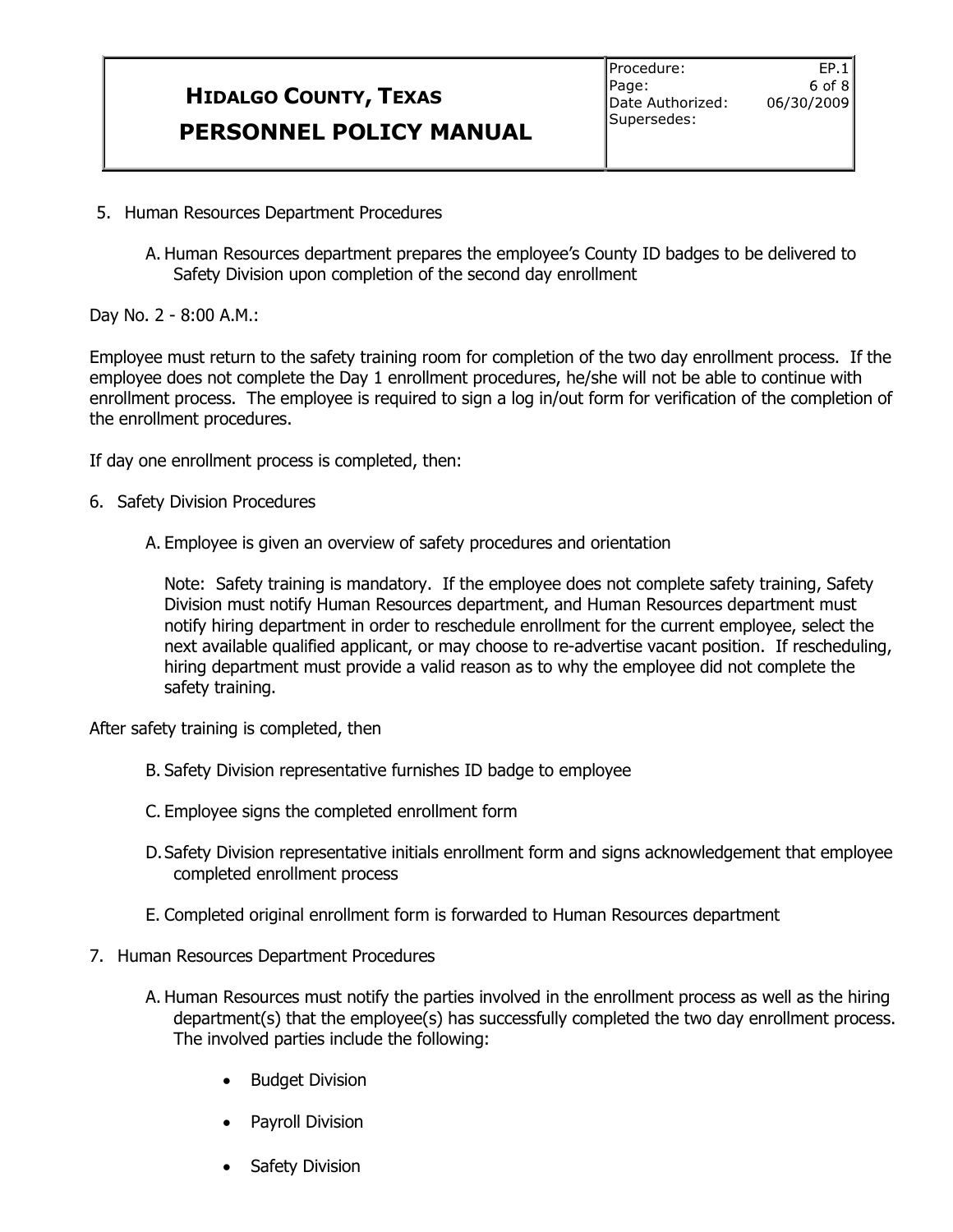$EP.1$ 7 of 8 06/30/2009

- Information Technology Department
- Employee Benefits Division

Employee is clear to begin work after completion of the two day enrollment process. The Human Resources department will notify the new employee to report to their respective department location, and the new employee's first day of employment.

Failure to Begin Employment:

1. If for any reason the new employee, after completion of enrollment process, fails to report to work on the designated starting date, the hiring department must notify the Human Resources department promptly.

Human Resources department must then notify the involved parties in the enrollment process in order for the starting date of new employee to be delayed, accordingly. The involved parties include the following:

- Budget Division
- Payroll Division
- Information Technology Department
- Employee Benefits Division
- Safety Division

The Employee Benefits Division must cancel the employee's insurance benefits until the employee begins work.

2. If the new employee fails to report to work after the amount of time allowed as per County Policy (refer to chapter 7 section 7.205 of the Civil Service Commission Rules) and after completion of enrollment process, it will constitute voluntary resignation. The hiring department must notify the Human Resources department promptly.

Human Resources department must then notify the involved parties in the enrollment process. The involved parties include:

- Budget Division
- Payroll Division